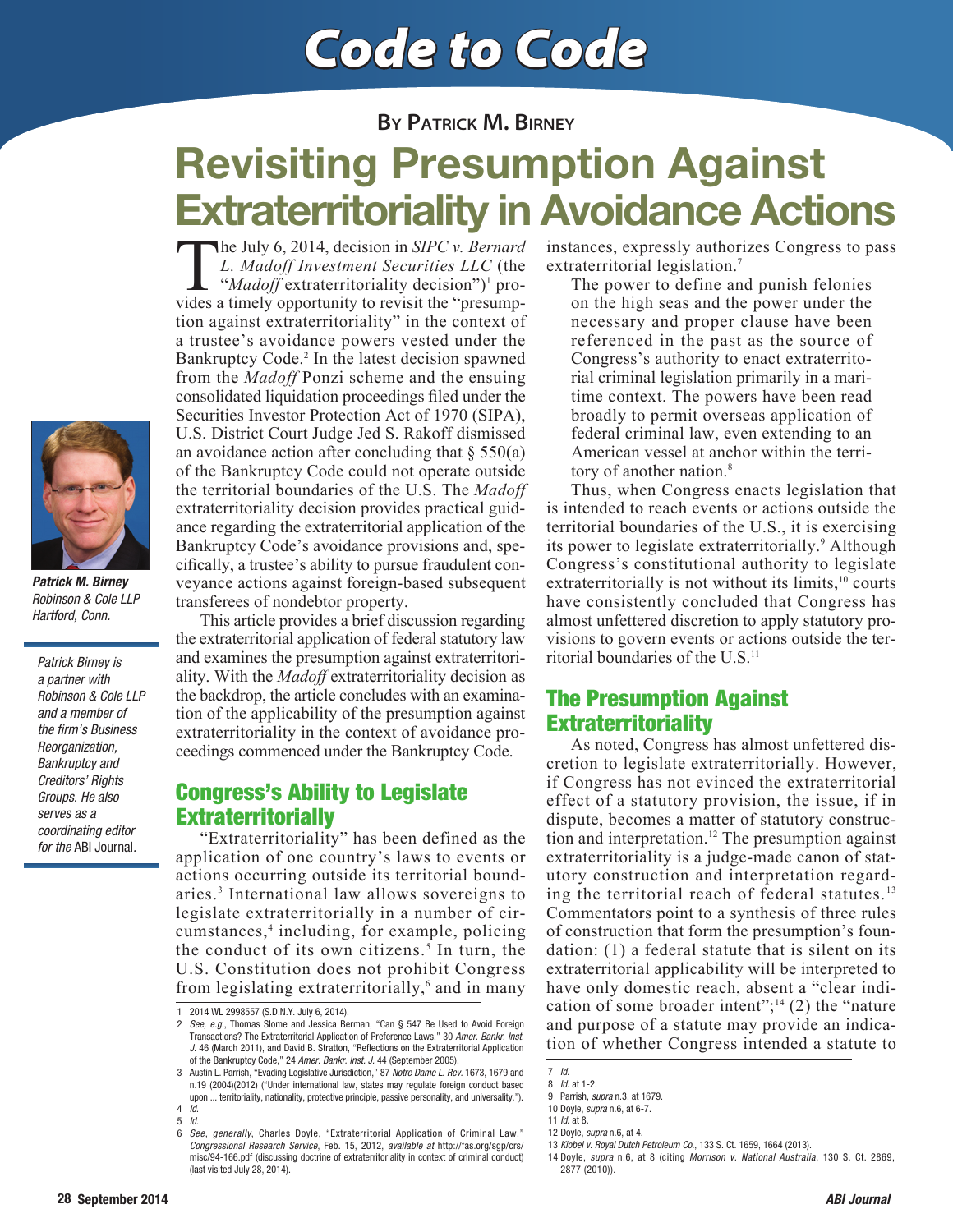apply beyond the confines of the United States";<sup>15</sup> and (3) Congress is presumed to have enacted legislation that does not conflict with international law.<sup>16</sup>

 In turn, four essential principles justify the presumption's application<sup> $17$ </sup> and the weight given to these principles by the U.S Supreme Court has varied over time.<sup>18</sup> In the first instance, presumption is premised upon the "general observation that Congress ordinarily legislates with respect to domestic, not foreign matters ... [and] ... it knows how to give extraterritorial effect to its statutes when it wants to."<sup>19</sup> The second principle is based on safeguarding certainty<sup>20</sup> in the application of the relevant federal statute, thus minimizing "judicial-speculationmade-law"<sup>21</sup> and maximizing "a stable background against which Congress can legislate with predictable effects."<sup>22</sup> The third justification for the presumption is to "protect against" unintended clashes between [U.S.] laws and those of other nations [that] could result in international discord."<sup>23</sup> The fourth principle supporting the presumption is the affirmation of "Congress's role in the law-making process and limit [ing] activist judicial interpretation."<sup>24</sup>

### Avoidance Actions and the Presumption Against Extraterritoriality

 As discussed, in those instances where there is no legislative provision addressing the territorial boundaries of a federal statute, the presumption against extraterritoriality exists. At least one commentator has noted difficulty in finding "any affirmative evidence of congressional intent to apply the avoidance mechanisms of the Code extraterritorially."<sup>25</sup> The Bankruptcy Code, including most notably its avoidance provisions, lacks specific statutory provisions addressing its extraterritorial reach.<sup>26</sup> Nevertheless, a majority of courts that have addressed the issue have applied the Bankruptcy Code extraterritorially, or have labeled the event or conduct giving rise to the claim as arising domestically.<sup>27</sup>

 The analytical framework employed by Judge Rakoff in the *Madoff* extraterritorial decision provides practical guidance regarding the extraterritorial application of the Bankruptcy Code's avoidance provisions. By way of factual background, the SIPA trustee and the Securities Investor Protection Corp. (SIPC) commenced multiple fraudulent conveyance actions against foreign entities that allegedly received Madoff investment dollars from foreign "feeder funds."28 The *Madoff* extraterritorial deci-

27 See id. at 561, n.63, for a synopsis of decisional law supporting the application of the Bankruptcy Code extraterritorially or defining the event or conduct as occurring domestically; see also Kismet Acquisition<br>LLC v. Icenhower (In re Icenhower). F.2d . No. 10-55933, 2014 WL 2978491 (9th Cir. July 3. LLC v. Icenhower (In re Icenhower),  $\rule{1em}{0.15mm}$  F.2d  $\_$ 2013); French v. Liebmann (In re French), 440 F.3d 145 (4th Cir. 2006).

sion focused on one of the fraudulent conveyance actions commenced against two banks headquartered and primarily doing business in Europe (collectively, the "foreign banks"). The foreign banks invested close to 100 percent of their funds in two foreign feeder funds, one located in the British Virgin Islands and the other the Cayman Islands. The foreign banks allegedly received \$50 million in recoverable subsequent transfers from the foreign feeder funds. The SIPA trustee and the SIPC sought to reclaim those alleged transfers under  $\S$  550(a)(2) of the Bankruptcy Code.<sup>29</sup>

 The *Madoff* extraterritorial decision relied on the twostep analytical approach utilized by the U.S. Supreme Court in *Morrison v. Nat'l Australia Bank Ltd*.:<sup>30</sup> "First, whether the factual circumstances at issue require an extraterritorial application of the relevant statutory provision, and second, if so, whether Congress intended for the statute to apply extraterritorially."<sup>31</sup> The Supreme Court in Morrison directed lower courts in the first instance to focus on the congressional concern or the transactions that the federal statute sought to regulate.<sup>32</sup>

 SIPC and the SIPA trustee argued that the regulation of the SIPC-member U.S. broker/dealer was the focus of SIPA's incorporation of the Bankruptcy Code's trustee powers,<sup>33</sup> and as such, the Code's avoidance provisions were inherently domestic.<sup>34</sup> Rejecting this expansive interpretation of SIPA, Judge Rakoff made the following statement:

This argument proves too much. It cannot be that any connection to a domestic debtor, no matter how remote, automatically transforms every use of the various provisions of the Bankruptcy Code in a SIPA bankruptcy into purely domestic applications of those provisions.<sup>35</sup>

The *Madoff* extraterritoriality decision then turned to the regulatory focus of the Code's avoidance and recovery provisions:

On a straightforward reading of section  $550(a)$ , [the focus is] on "the property transferred" and the fact of its transfer, not the debtor. Moreover, Section 548, the avoidance provision that is primarily at issue ... focuses on the nature of the transaction in which the property is transferred, not merely the debtor itself.... Accordingly, under *Morrison*, the transaction being regulated by section  $550(a)(2)$  is the transfer of property to a subsequent transferee, not the relationship of that property to a perhapsdistant debtor.<sup>36</sup>

<sup>15</sup> Id. (citing United States v. Bowman, 260 U.S. 94, 97-98, 102 (1922); American Banana Co. v. United Fruit Co., 213 U.S. 347, 355-56 (1909)).

<sup>16</sup> Id. at 10 (citing Weinberger v. Rossi, 456 U.S. 25, 32 (1982)).

<sup>17</sup> David Keenan and Sabrina P. Shroff, "Taking the Presumption Against Extraterritoriality Seriously in Criminal Cases After Morrison and Kiobel," 45 Loy. U. Chi L. J. 71, 87 (2013).

<sup>18</sup> Id.

<sup>19</sup> Id.

<sup>20</sup> Id. at 88. 21 Id.

<sup>22</sup> Id.

<sup>23</sup> Id. (citing EEOC v. Arabian Am. Oil Co. (Aramco), 499 U.S. 244, 248 (1991)).

<sup>24</sup> Id. at 89.

<sup>25</sup> T. Brandon Welch, "Avoidance Power of Bankruptcy Code," 24 Emory Bankr. Dev. J. 561, 586 (2008) (referring to plain language of Bankruptcy Code, legislative history and congressional support to substantiate his conclusion).

<sup>26</sup> Id.

<sup>28</sup> Foreign "feeder funds" were foreign investment funds that pooled their customers' assets and invested those assets with Madoff Investment Securities LLC.

<sup>29</sup> Pursuant to  $\S$  550(a)(2) of the Bankruptcy Code, "to the extent that a transfer is avoided under section 544, 545, 547, 548, 549, 553(b), or 724(a) of this title, the trustee may recover, for the benefit of the estate, the property transferred, or, if the court so orders, the value of such property, from … (2) any immediate or mediate transferee of such initial transferee." The foreign banks were alleged subsequent transferees of the Madoff funds and subject to the provisions of § 550(a)(2).

<sup>30 130</sup> S. Ct. 2869 (2010). Morrison did not involve a provision within the Bankruptcy Code, but rather section 10(b) of the Securities Exchange Act of 1934. See supra n.1, at \*2.

<sup>31</sup> Supra n.1, at \*2 (citing Morrison, 2130 S. Ct. at 2877-88, and In re Maxwell Commc'n Corp., 165 B.R. 807, 816 (S.D.N.Y 1995) ("Maxwell I")).

<sup>32</sup> Morrison, 2130 S. Ct. at 2877-88.

<sup>33</sup> See Travis R. Searles and Patrick M. Birney, "Should SIPA Trustee Have Greater Power Than Chapter 7 Trustee to Pursue Third-Party Claims?," 31 Amer. Bankr. Inst. J. 30 (May 2012), for a summary explanation of SIPA and the trustee's powers arising thereunder.

<sup>34</sup> Madoff Extraterritorial Decision, 2014 WL 2998557, at \*2.

<sup>35</sup> Id. 36 Id. at \*3.